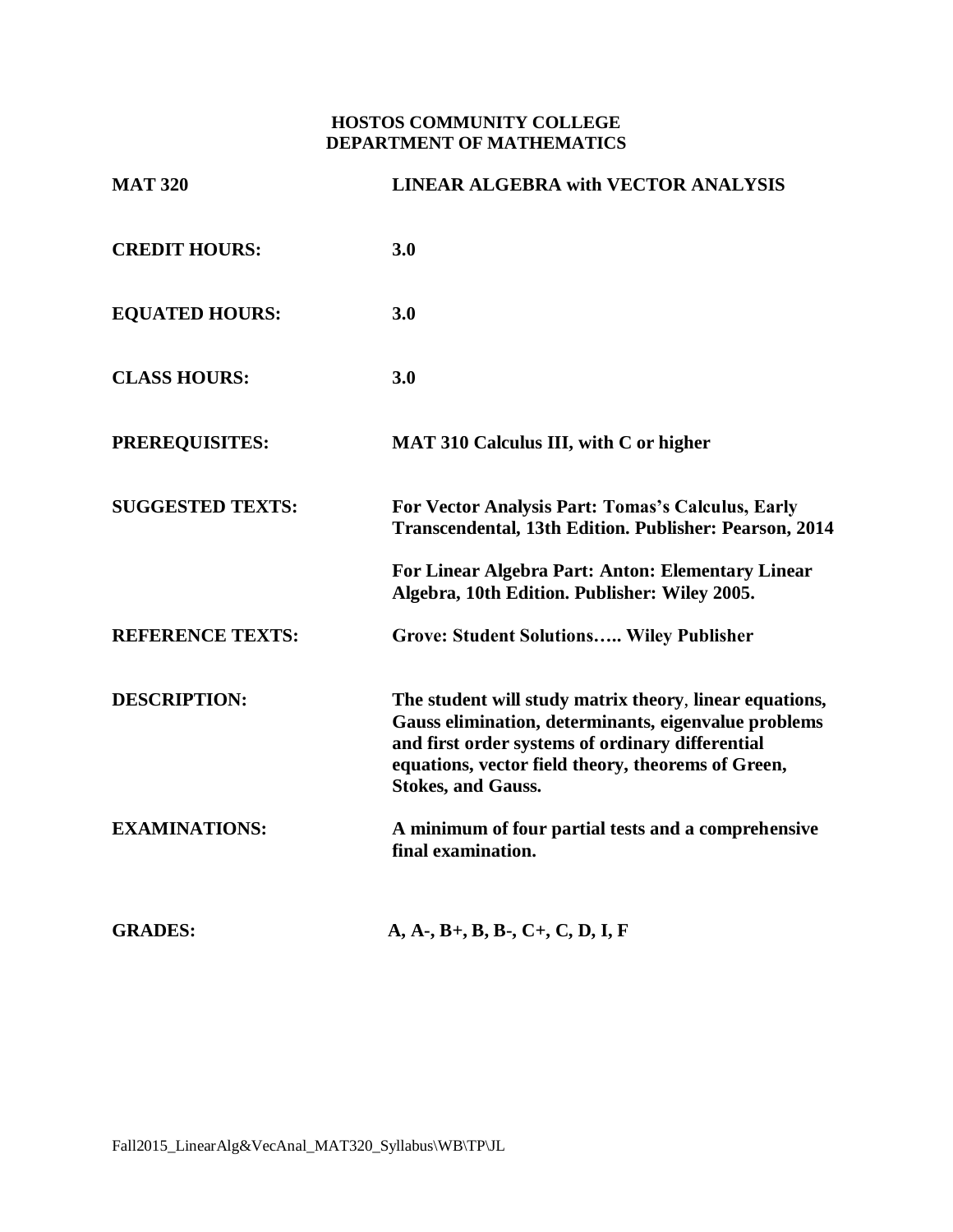## **Student Learning Outcomes:**

- 1. Interpret and draw appropriate inferences about matrices and linear equations and their properties from quantitative representations.
- 2. Use algebraic, numerical and graphical methods to solve mathematical problems including finding the determinant of a matrix, finding the eigenvalues and eigenvectors of a matrix and the theorems of Green, Gauss and Stokes including application problems.
- 3. Represent quantitative problems expressed in natural language in suitable algebraic, functional and graphical form with emphasis on matrix representation of linear systems.
- 4. Effectively communicate solutions to mathematical problems in written, graphical or analytic form.
- 5. Evaluate solutions to problems and graphs of functions for reasonableness by inspection.
- 6. Apply calculus based methods to problems in other fields of study such as Physics, Economics, Geometry, Chemistry or Biology.

## **More specifically, after taking this course, the student should be able to:**

- 1. Solve linear systems and find matrix inverses ,determinants, eigenvalues and eigenvectors
- 2. Relate characteristics of solutions of a linear system to determinant and rank of its associated matrices;
- 3. Use eigenvector methods to solve a system of first-order ordinary differential equations
- 4. Construct precise descriptions of curves, surfaces, and solids using parametrizations or equations/inequalities;
- 5. Compute work, flux, and mass integrals on curves, surfaces, and solids, respectively;
- 6. Find lengths, areas, and volumes of curves, surfaces, and solids.
- 7. Choose co-ordinate systems (polar, spherical, cylindrical, rectangular) appropriate to a given problem
- 8. State and apply the theorems of Green's, Stokes', and Divergence theorems.
- 9. Find and use potential functions, when appropriate, to find work integrals along curves; and
- 10. Solve application problems appropriate for a course in linear algebra and vector analysis